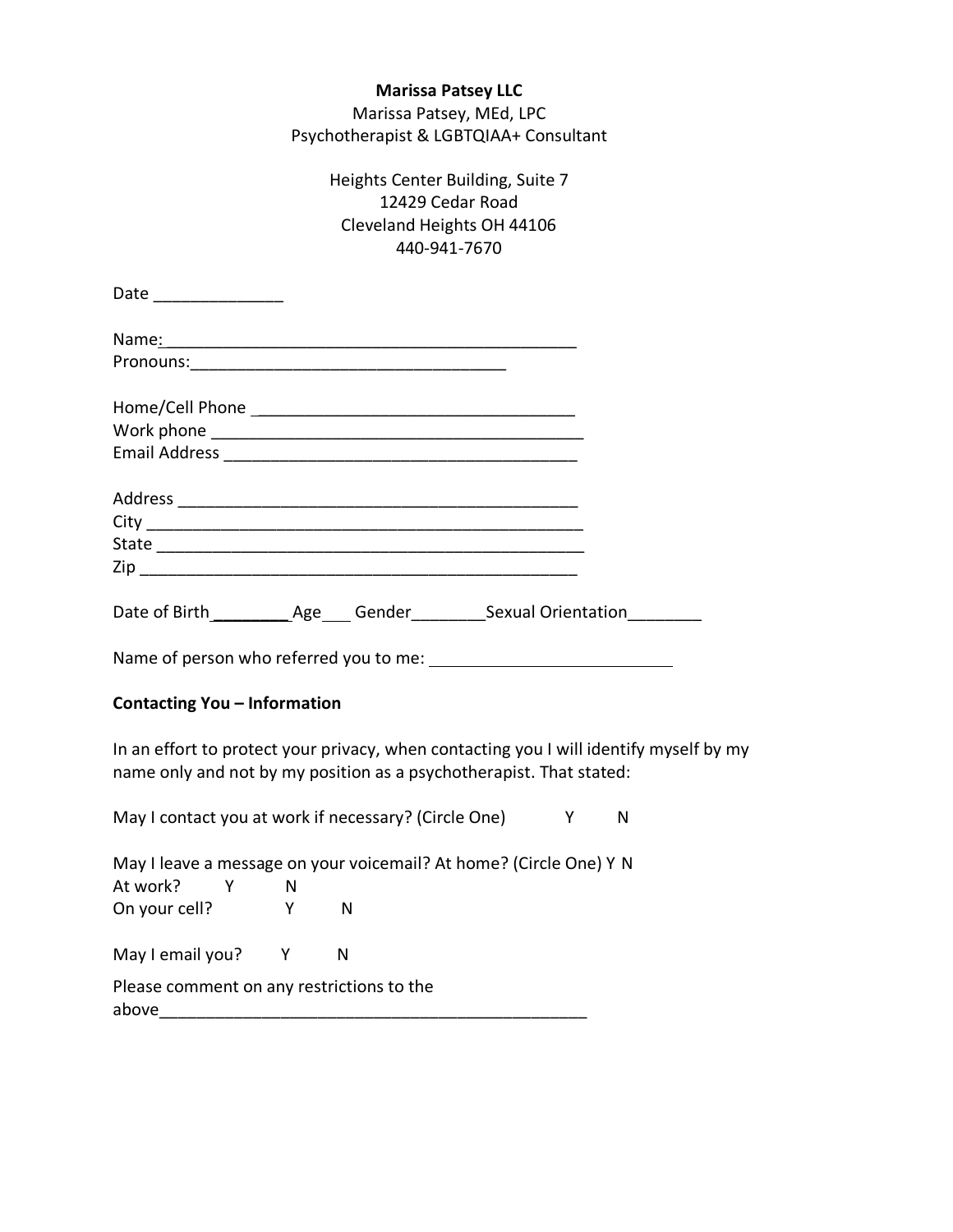# **Emergency Information**

| In case of emergency, contact:                                                   |  |
|----------------------------------------------------------------------------------|--|
|                                                                                  |  |
|                                                                                  |  |
| Telephone: (Home)__________________________(Work)_______________________________ |  |
|                                                                                  |  |
|                                                                                  |  |
| <b>Medical Information</b>                                                       |  |
|                                                                                  |  |
| Physician phone number: ______________________                                   |  |
|                                                                                  |  |
|                                                                                  |  |
|                                                                                  |  |
| <b>Intake Information</b>                                                        |  |
| Reason you are coming to therapy:                                                |  |
|                                                                                  |  |
|                                                                                  |  |
|                                                                                  |  |
|                                                                                  |  |
| Have you been in therapy before? How did it go?                                  |  |
|                                                                                  |  |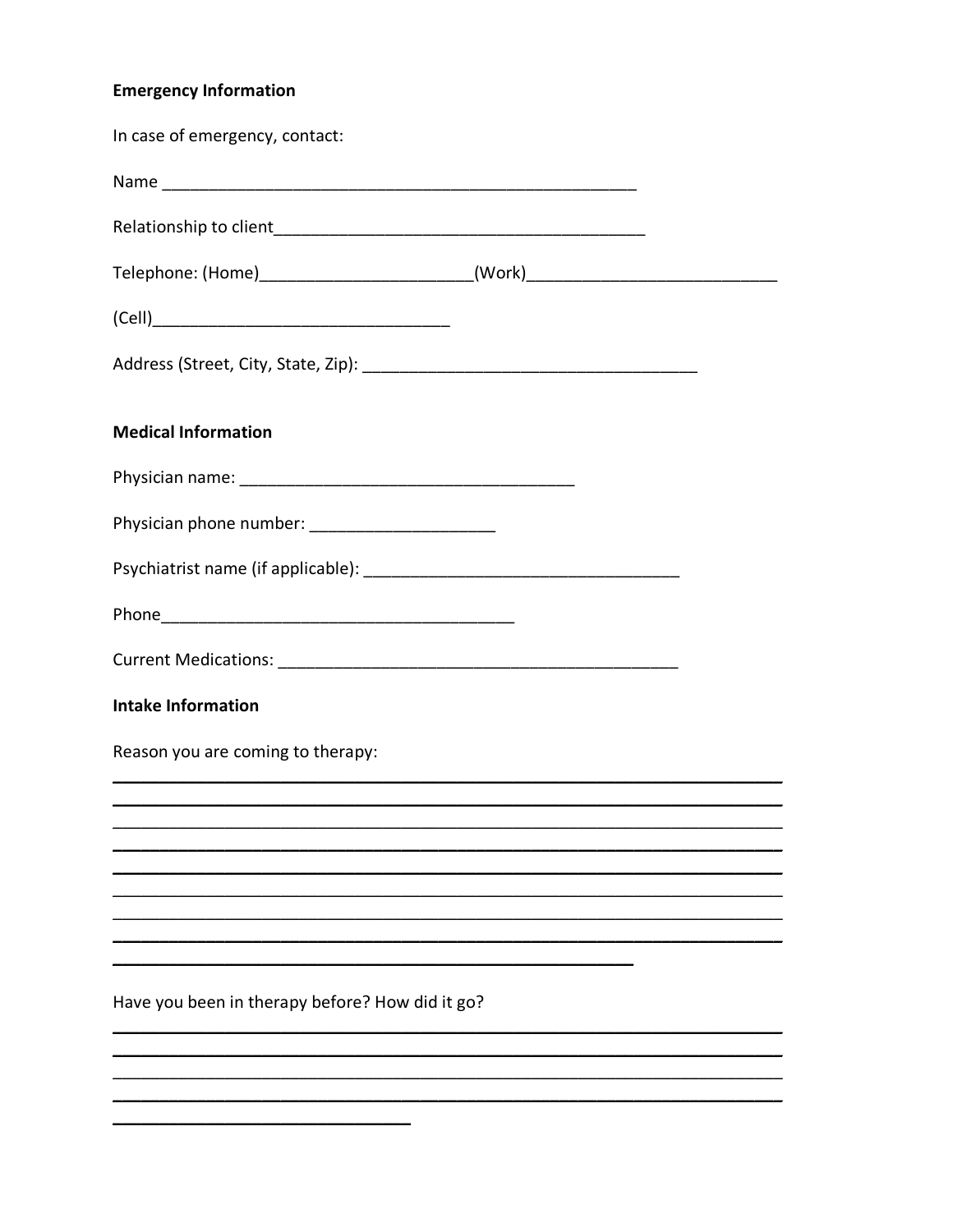Please give a brief account of your current living situation (who you live with, etc, and any information you think is relevant)

\_\_\_\_\_\_\_\_\_\_\_\_\_\_\_\_\_\_\_\_\_\_\_\_\_\_\_\_\_\_\_\_\_\_\_\_\_\_\_\_

\_\_\_\_\_\_\_\_\_\_\_\_\_\_\_\_\_\_\_\_\_\_\_\_\_\_\_\_\_\_\_\_\_\_\_\_\_\_\_\_\_\_\_\_\_\_\_\_\_\_\_\_\_\_\_\_\_\_\_\_\_\_\_\_\_\_\_\_\_\_\_\_ \_\_\_\_\_\_\_\_\_\_\_\_\_\_\_\_\_\_\_\_\_\_\_\_\_\_\_\_\_\_\_\_\_\_\_\_\_\_\_\_\_\_\_\_\_\_\_\_\_\_\_\_\_\_\_\_\_\_\_\_\_\_\_\_\_\_\_\_\_\_\_\_ \_\_\_\_\_\_\_\_\_\_\_\_\_\_\_\_\_\_\_\_\_\_\_\_\_\_\_\_\_\_\_\_\_\_\_\_\_\_\_\_\_\_\_\_\_\_\_\_\_\_\_\_\_\_\_\_\_\_\_\_\_\_\_\_\_\_\_\_\_\_\_\_

Please tell me anything else you think is important for me to know about your situation before we meet.

\_\_\_\_\_\_\_\_\_\_\_\_\_\_\_\_\_\_\_\_\_\_\_\_\_\_\_\_\_\_\_\_\_\_\_\_\_\_\_\_\_\_\_\_\_\_\_\_\_\_\_\_\_\_\_\_\_\_\_\_\_\_\_\_\_\_\_\_\_\_\_\_ \_\_\_\_\_\_\_\_\_\_\_\_\_\_\_\_\_\_\_\_\_\_\_\_\_\_\_\_\_\_\_\_\_\_\_\_\_\_\_\_\_\_\_\_\_\_\_\_\_\_\_\_\_\_\_\_\_\_\_\_\_\_\_\_\_\_\_\_\_\_\_\_ \_\_\_\_\_\_\_\_\_\_\_\_\_\_\_\_\_\_\_\_\_\_\_\_\_\_\_\_\_\_\_\_\_\_\_\_\_\_\_\_\_\_\_\_\_\_\_\_\_\_\_\_\_\_\_\_\_\_\_\_\_\_\_\_\_\_\_\_\_\_\_\_ \_\_\_\_\_\_\_\_\_\_\_\_\_\_\_\_\_\_\_\_\_\_\_\_\_\_\_\_\_\_\_\_\_\_\_\_\_\_\_\_\_\_\_\_\_\_\_\_\_\_\_\_\_\_\_\_\_\_\_\_\_\_\_\_\_\_\_\_\_\_\_\_ \_\_\_\_\_\_\_\_\_\_\_\_\_\_\_\_\_\_\_\_\_\_\_\_\_\_\_\_\_\_\_\_\_\_\_\_\_\_\_\_\_\_\_\_\_\_\_\_\_\_\_\_\_\_\_\_\_\_\_\_\_\_\_\_\_\_\_\_\_\_\_\_

## **Payment**

Please Read Carefully! My office handles payment differently than many health care providers.

I ask my clients to pay for services directly at the time of service. I do not accept direct assignment from insurance carriers. For your convenience, I accept credit, debit cards (Master Card, Visa, and Discover), cash or check. If my rates are outside of your budget, please feel free to inquire if I am able to offer you a sliding scale rate.

## **Marissa Patsey LLC Professional Services Agreement**

\_\_\_\_\_\_\_\_\_\_\_\_\_\_\_\_\_\_\_\_\_\_\_\_

Ohio State Counselor, Social Worker and Marriage & Family Therapist Board regulations require that all clients are fully informed regarding the costs of professional services. Following is a list of fees and a summary of my billing practices. I ask that you read this material carefully, and sign below to signify your acceptance of these terms.

FEES:

| Office visit (Individual, 60 minutes): \$140 |                             |
|----------------------------------------------|-----------------------------|
| Office visit (Individual 75 minutes): \$155  |                             |
| Office visit (Individual 90 minutes): \$190  |                             |
|                                              |                             |
| Office visit (Couples, 60 minutes):          | \$160                       |
| Office visit (Couples 75 minutes):           | \$185                       |
| Office visit (Individual 90 minutes):        | \$200                       |
| <b>Telephone Consultation</b>                | Office visit rate, pro rata |
| <b>E</b> Mail Consultation                   | Office visit rate, pro rata |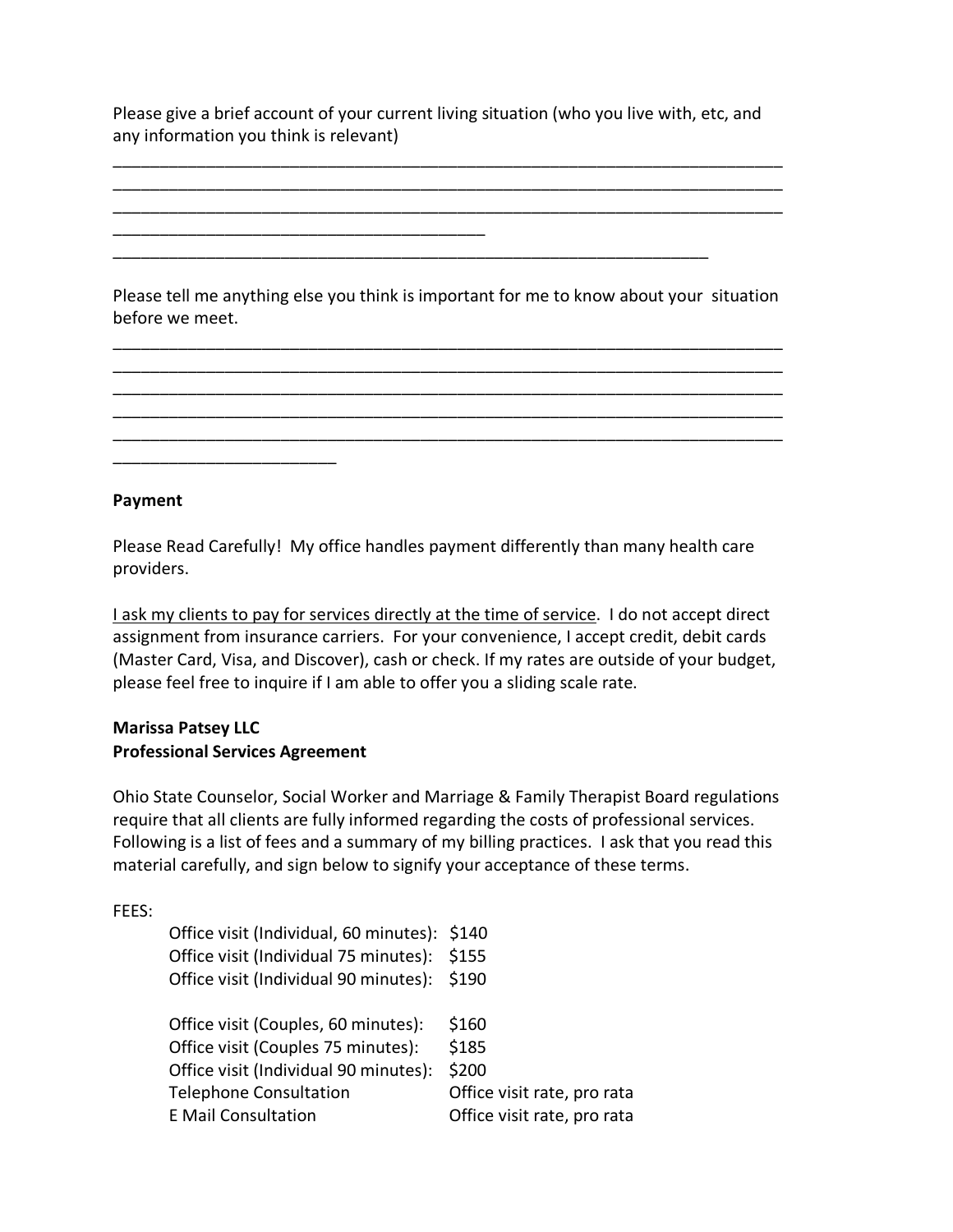## Payment is expected in full at the time of the office visit.

CANCELLATION:

Twenty four (24) hour notification is requested for all cancellations of appointment time reserved. Same-day cancellations for emergencies may be discussed with provider.

MISSED APPOINTMENTS:

Upon a first missed appointment, clients will not be charged a fee. However, for each subsequent missed appointment clients will be charged full session fee. Account balances over 60 days due may be submitted to my attorney for collection.

I have read and understand the above, and accept full financial responsibility for fees incurred within the framework of this agreement.

I have received and read the Privacy and Confidentiality Notice Form.

Your name (Please print) Your Signature and Today's date

Marissa Patsey LLC

\_\_\_\_\_\_\_\_\_\_\_\_\_\_\_\_\_\_\_\_\_\_\_\_\_\_\_\_\_\_\_\_\_\_\_ \_\_\_\_\_\_\_\_\_\_\_\_\_\_\_\_\_\_\_\_\_\_\_\_\_\_\_\_\_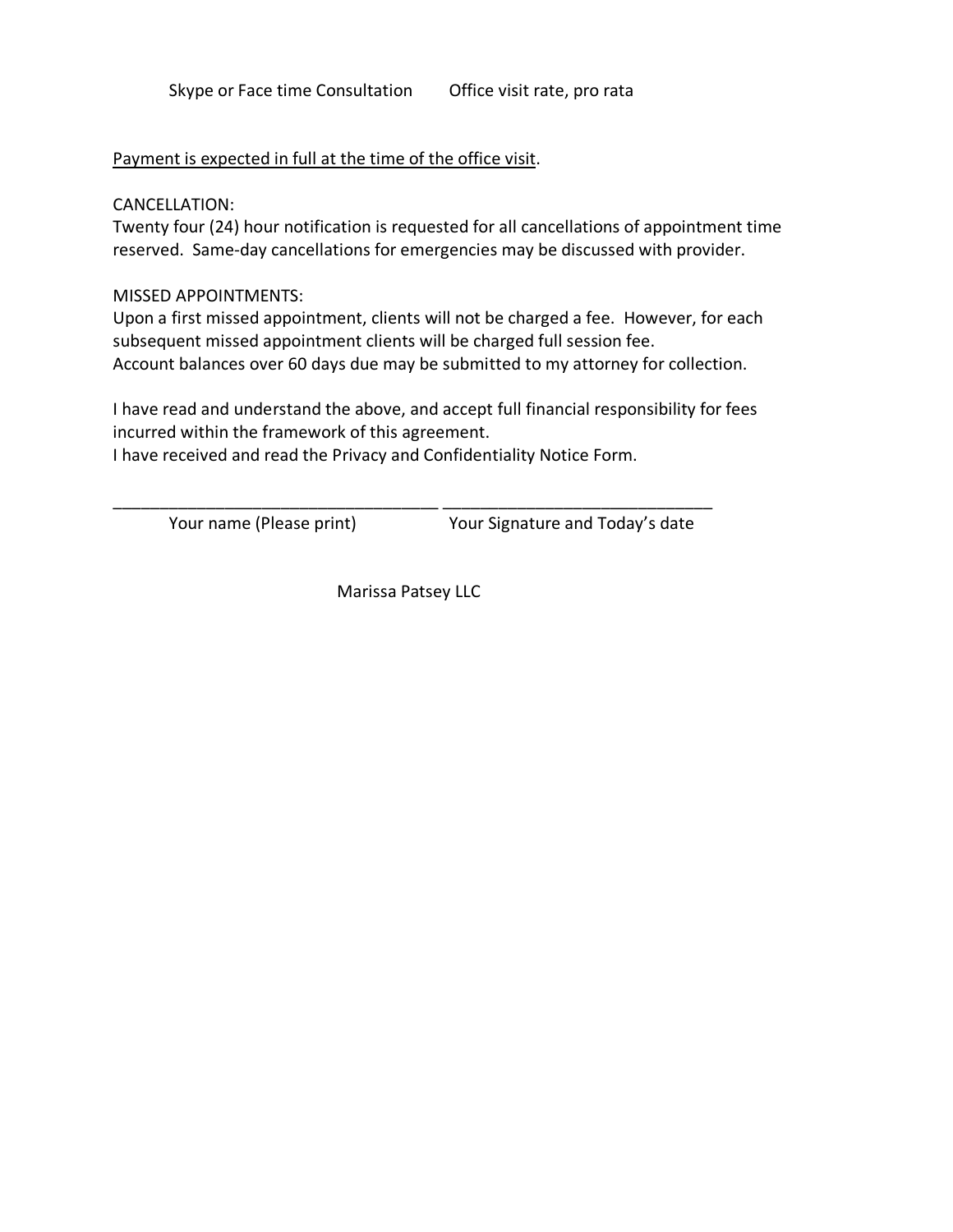# **Marissa Patsey LLC**

Marissa Patsey, MEd, LPC Psychotherapist & LGBTQIAA+ Consultant

> Heights Center Building, Suite 7 12429 Cedar Road Cleveland Heights OH 44106 440-941-7670

# **Consent to use credit/debit for session(s)**

|                  | Give my consent to Marissa Patsey LPC to use (please check one) |  |  |
|------------------|-----------------------------------------------------------------|--|--|
|                  | MC_____ VISA_____ DISCOVER_____AMEX_____HSA______               |  |  |
| For session (s). |                                                                 |  |  |
|                  |                                                                 |  |  |
|                  |                                                                 |  |  |
|                  |                                                                 |  |  |
|                  |                                                                 |  |  |
|                  |                                                                 |  |  |
|                  |                                                                 |  |  |
|                  |                                                                 |  |  |
|                  |                                                                 |  |  |
|                  |                                                                 |  |  |
| Today's Date     |                                                                 |  |  |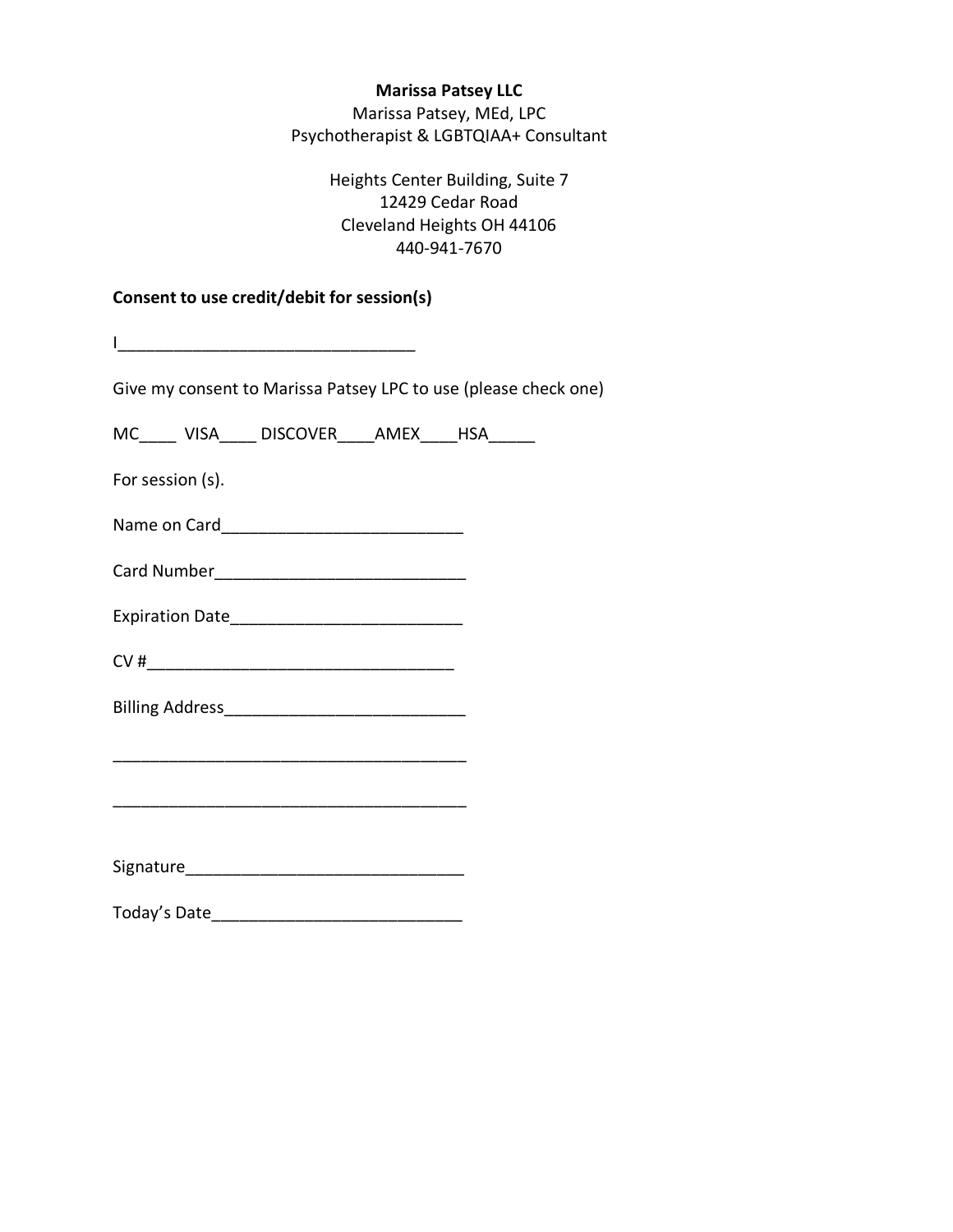# **Marissa Patsey LLC**

Marissa Patsey, MEd, LPC Psychotherapist & LGBTQIAA+ Consultant

> Heights Center Building, Suite 7 12429 Cedar Road Cleveland Heights OH 44106 440-941-7670

# **Consent for Release of Information**

I\_\_\_\_\_\_\_\_\_\_\_\_\_\_\_\_\_\_\_\_\_\_\_\_\_\_\_\_\_\_\_\_

Give my consent to Marissa Patsey LPC to obtain/release treatment information to/from the following:

Name was also as a set of the set of the set of the set of the set of the set of the set of the set of the set of the set of the set of the set of the set of the set of the set of the set of the set of the set of the set o

Address\_\_\_\_\_\_\_\_\_\_\_\_\_\_\_\_\_\_\_\_\_\_\_\_\_\_\_\_\_\_\_\_\_\_\_\_

Phone\_\_\_\_\_\_\_\_\_\_\_\_\_\_\_\_\_\_\_\_\_\_\_\_\_\_\_\_\_\_\_\_\_\_\_\_\_

\_\_\_\_\_\_\_\_\_\_\_\_\_\_\_\_\_\_\_\_\_ \_\_\_\_\_\_\_\_\_\_\_\_\_\_\_\_\_

Email\_\_\_\_\_\_\_\_\_\_\_\_\_\_\_\_\_\_\_\_\_\_\_\_\_\_\_\_\_\_\_\_\_

for the purpose(s) of:

\_\_\_Coordination of Care

I understand that authorization shall remain valid from the date of my signature below and ending one year from that date or at termination of services.

I have been informed that I may revoke this authorization by written or oral communication with Marissa Patsey LPC at any time.

I certify that this form has been fully explained to me and that I understand its contents.

Signature of Client **Date of Authorization**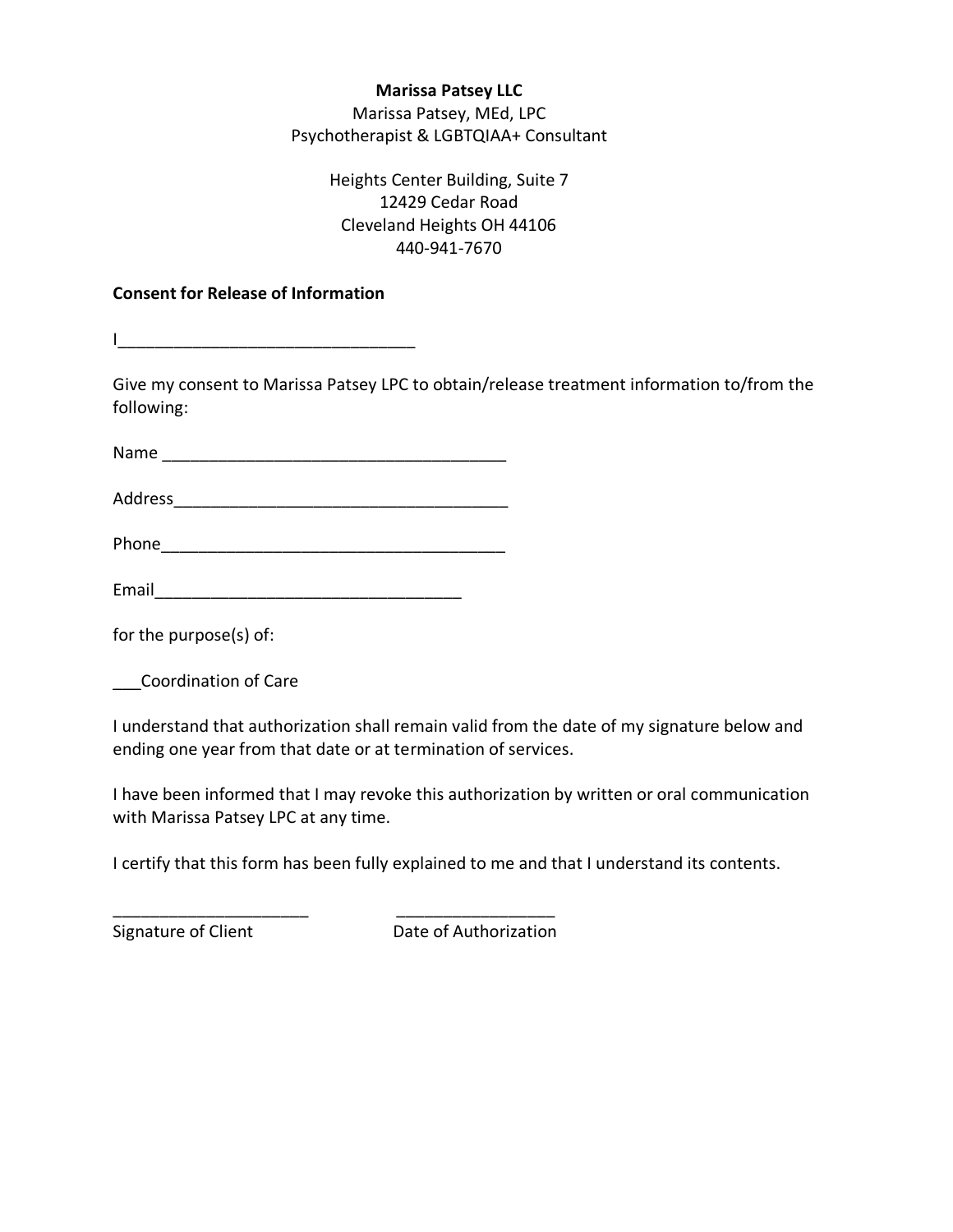# **Marissa Patsey LLC** Marissa Patsey, MEd, LPC Psychotherapist & LGBTQIAA+ Consultant

# Heights Center Building, Suite 7 12429 Cedar Road Cleveland Heights OH 44106 440-941-7670

## **State of Ohio Notice Form (HIPAA)**

## I. NOTICE OF PSYCHOTHERAPIST'S POLICIES TO PROTECT THE PRIVACY OF YOUR HEALTH INFORMATION

The Health Insurance Portability and Accountability Act (HIPAA) is a federal law, part of which became effective on April 14, 2003. It requires, among other things, that the privacy of health information, be safeguarded in very specific ways with regard to its use, disclosure and transmission. This individually identifiable information is referred to as Protected Health Information (PHI).

HIPAA also delineates various rights you as the client have regarding access to and control of your PHI. State laws and professional Codes of Ethics may supercede the HIPAA requirements in those cases where state laws or ethical codes may be more protective, or where your rights may be more expansive.

As a clinician, I am required by law, along with other health care providers to maintain the privacy of your PHI and to provide you with notice of my legal duties and Privacy Practices. I must abide by the terms of this notice and may reserve the right to change the terms of this Notice of Privacy Practices at any time as changes in federal and state laws require. Unless I notify you of such changes, however, I am required to abide by the terms currently in effect. Any new Notice of Privacy Practices will be effective for all PHI that is maintained at that time. In such case, you will be provided with a copy of the revised Notices at your next scheduled appointment, or at your request, a copy may be sent via US mail.

THIS NOTICE DESCRIBES HOW PSYCHOTHERAPEUTIC AND MEDICAL INFORMATION ABOUT YOU MAY BE USED AND DISCLOSED AND HOW YOU CAN GET ACCESS TO THIS INFORMATION.

## PLEASE REVIEW THIS CAREFULLY.

## II. Uses and Disclosures for Treatment, Payment, and Health Care Operations

I (psychotherapist at MARISSA PATSEY LLC) may use of disclose your protected health information (PHI), for treatment, payment, and health care operations purposes with your consent. Your consent of authorization is written permission above and beyond the general consent that permits only specific disclosures. In those instances when I am asked for information for purposed outside of treatment payment and health care operations. I will obtain an authorizations from you before releasing this information. I will also need to obtain an authorization before releasing your psychotherapy notes. Psychotherapy notes are notes that I have made about our conversation during a private, group, joint, or familycounseling session, and that I have kept separate from the rest of your medical record. These notes are given a greater degree of protection than PHI. You may revoke all such authorizations (of PHI psychotherapy notes) at any time, provided each revocation is in writing. You may not revoke an authorization to the extent that (1) I have relied on an authorization; or (2) if the authorization was obtained as a condition of obtaining insurance coverage, and the law provides the insurer the right to contest the claim under the policy.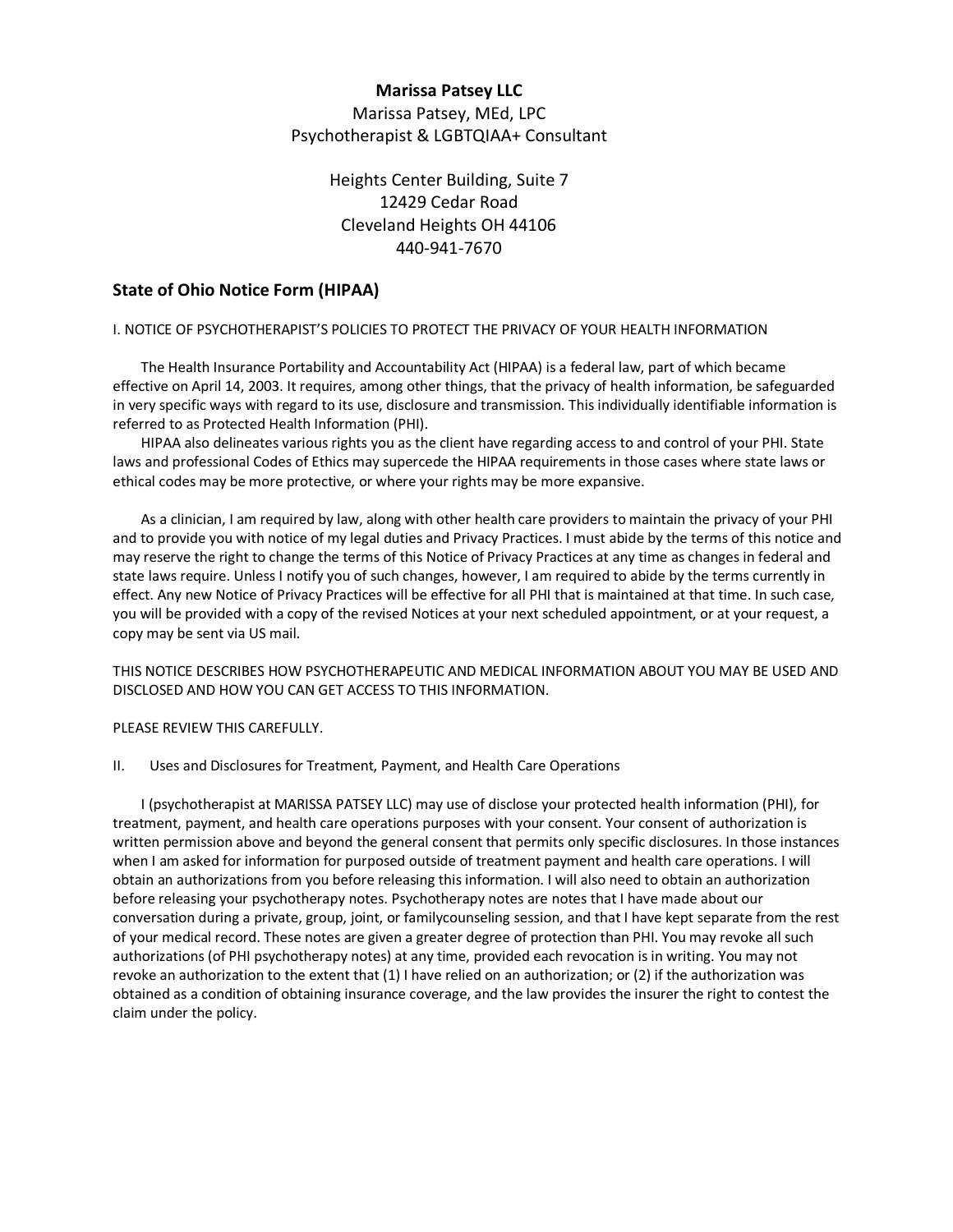## III. USES AND DISCLOSURES WITH NEITHER CONSENT NOR AUTHORIZATION

I may use or disclose PHI without your consent or authorization in the following circumstances:

#### ~Child Abuse:

If, in my professional capacity, I know or suspect that a child under 18 years of age or a mentally retarded, developmentally disabled, or physically impaired child under 21 years of age has suffered or faces a threat of suffering any physical or mental wound, injury, disability, or condition of a nature that reasonably indicates abuse or neglect, I am required by law to immediately report that knowledge or suspicion to the Ohio Public Children's Services Agency, or a municipal or county peace officer.

#### ~Adult and Domestic Abuse:

If I have reasonable cause to believe that an adult is being abused, neglected, or exploited, or is in a condition which is the result of abuse, neglect, or exploitation, I am required by law to immediately report such belief to the county department of Job and Family Services.

#### ~Judicial or Administrative Proceedings:

If you are involved in a court proceeding and a request is made for information about your evaluation, diagnosis and treatment and the records thereof, such information is privileged under state law and I will not release this information without written authorization from you or your persona legally-appointed representative, or a court order. The privilege does not apply when you are being evaluated for a third party or where the evaluation is court ordered. you will be informed in advance if this is the case.

#### ~Serious Threat to Health or Safety:

If I believe you pose a clear and substantial risk of imminent serious harm to yourself or another person, I may disclose your relevant confidential information to public authorities, the potential victim, other professionals, and/or your family in order to protect against such harm. If you communicate to me an explicit threat of inflicting imminent and serious physical harm or causing the death of one or more clearly identifiable victims, and I believe you have the intent and ability to carry out the threat, then I am required by law to take one or more of the following actions in a timely manner: 1) take steps to hospitalize you on an emergency basis, 2) establish and undertake a treatment plan calculated to eliminate the possibility that you will carry out the threat, and initiate arrangements for a second opinion risk assessment with another mental health professional, 3) communicate to a law enforcement agency and, if feasible, to the potential victim(s), or victim's parent or guardian of a minor, all of the following information: a) the nature of the threat, b) your identity, and c) the identity of the potential victim(s).

#### ~Worker's Compensation

If you file a worker's compensation claim, I may be required to give your mental health information to relevant parties and officials.

### IV. PATIENTS RIGHTS AND PSYCHOTHERPIST'S DUTIES

#### Patients Rights:

#### ~Right to Request Retsrictions~

You have the right to request restrictions on certain uses and disclosures of protected health information about you. However, I am not required to agree to a restriction upon your request.

~Right to Receive Confidential Communications by Alternative Means and at Alternative Locations

You have the right to request and receive confidential communications of PHI by alternative means at alternative locations. For example, you may not want a family member to know that you are seeing me. (Upon your request, I will send your bills to another address).

### ~Right to Inspect and Copy

You have the right to inspect or obtain and copy (or both) of PHI and psychotherapy notes in my mental health and billing records used to make decisions for you as long as the Bill is maintained in the record. I may deny access